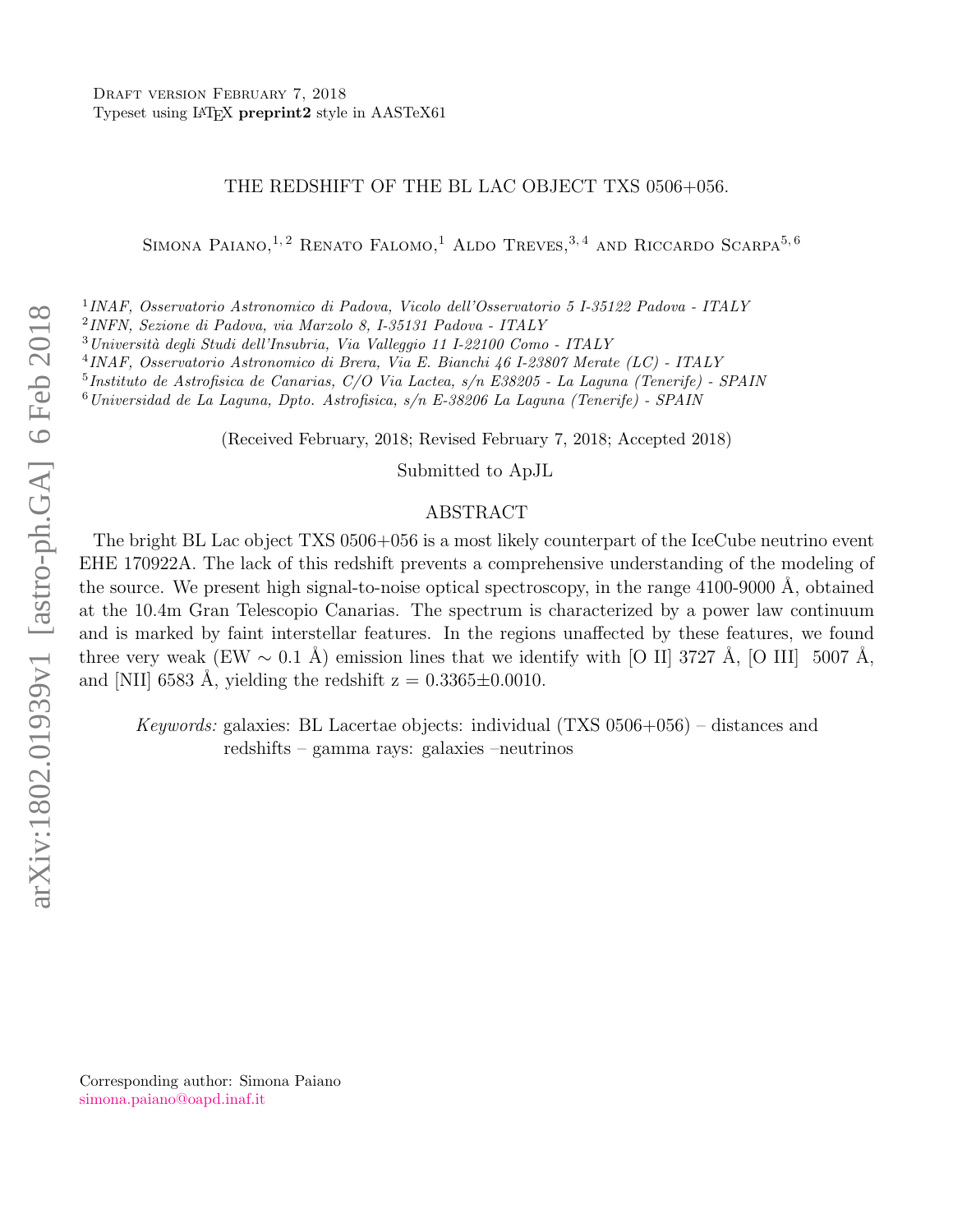# 1. INTRODUCTION

The radio source TXS 0506+056 (3FGL J0509.4+0541) is a bright BL Lac object  $(V \sim 15)$ , that recently became of the utmost astrophysical interest since it is considered as the probable counterpart of the IceCube neutrino event EHE 170922A of 22 September 2017 [\(Kopper & Blaufuss](#page-6-0) [2017\)](#page-6-0). This event is believed to be associated to enhanced  $\gamma$ -ray (100 MeV - 300 GeV) activity of the Fermi/LAT source 3FGL J0509.4+0541 [\(Tanaka et al.](#page-6-1) [2017;](#page-6-1) [Lucarelli et al.](#page-6-2) [2017\)](#page-6-2) and to a significant detection at  $> 100 \text{ GeV}$  by the MAGIC telescopes [\(Mirzoyan](#page-6-3) [2017\)](#page-6-3). An enhanced flux was also revealed in the X-ray regime by the Swift satellite [\(Keivani et al.](#page-6-4) [2017\)](#page-6-4) and from the ASAS-SN survey in the optical band [\(Franckowiak et al.](#page-6-5) [2017\)](#page-6-5). During the event, the optical monitoring of the source indicates that the object was ∼0.5 mag brighter in the V band with respect to the earlier months.

Optical spectroscopy obtained in previous years by [Halpern et al.](#page-6-6) [\(2003\)](#page-6-6), [Shaw et al.](#page-6-7) [\(2013\)](#page-6-7) and [Landoni et al.](#page-6-8) [\(2013\)](#page-6-8), and after the neutrino event, failed to determine the redshift of this object [\(Steele](#page-6-9) [2017;](#page-6-9) [Soelen et al.](#page-6-10) [2017;](#page-6-10) [Coleiro & Chaty](#page-6-11) [2017;](#page-6-11) [Morokuma et al.](#page-6-12) [2017\)](#page-6-12).

Since the knowledge of the TXS 0506+056 distance is mandatory to model the spectral energy distribution and the neutrino production mechanism, we undertook a detailed spectroscopic study at the 10.4m Gran Telescopio Canarias  $(GTC)$ .

Here we report the results obtained from high signal-to-noise optical observations aimed to pin down the redshift of the source.

# 2. OBSERVATIONS AND DATA ANALYSIS

TXS 0506+056 was observed with the GTC at the Roque de Los Muchachos with the spectrograph OSIRIS [\(Cepa et al.](#page-6-13) [2003\)](#page-6-13) covering the spectral range  $4100 - 9000$  Å. We adopted different grisms (R1000 and R2500) yielding spectral

Table 1. LOG OF THE OBSERVATIONS

| Grism               | Date       | Total exp. | N              |
|---------------------|------------|------------|----------------|
|                     |            | time(s)    |                |
| R <sub>1000</sub> B | 23-11-2017 | 3600       | 5              |
|                     | 05-12-2017 | 4200       | 6              |
| R <sub>1000</sub> R | 02-01-2018 | 4000       | 6              |
|                     | 14-01-2018 | 4000       | 6              |
| R <sub>2500</sub> V | 14-01-2018 | 4800       | 3              |
|                     | 14-01-2018 | 4800       | 3              |
| R <sub>2500</sub> R | 15-01-2018 | 4500       | 3              |
|                     | 20-01-2018 | 4800       | 6              |
| R <sub>2500</sub> I | 10-01-2018 | 4500       | 3              |
|                     | 13-01-2018 | 4500       | $\overline{2}$ |
|                     | 20-01-2018 | 4800       | 6              |

Col.1: Grism name (slit width  $= 1.0$ " for R1000 and slit width  $= 1.2$ " for R2500); Col. 2: Date of the observation, Col.3: Total exposure time, Col.4: Number of individual exposures.

resolution R =  $\lambda/\Delta\lambda \sim 600$  and ~ 1300. For each setting, we obtained many independent exposures (see Tab. 1).

Data reduction was carried out using IRAF software and standard procedures for long slit spectroscopy, following the same scheme given in [Paiano et al.](#page-6-14) [\(2017\)](#page-6-14). The accuracy of the wavelength calibration is  $0.1$  Å. Relative flux calibration was derived from the observations of spectro-photometric standard stars.

For each dataset, we combined the independent exposures, weighting for signal-to-noise ratio (S/N), and anchored the absolute flux to the averaged magnitude of the source  $(g = 15.4)$ , as from the acquisition image. Finally the spectra were dereddened applying the extinction law by [Cardelli et al.](#page-6-15) [\(1989\)](#page-6-15), assuming  $E_{B-V} = 0.1$  as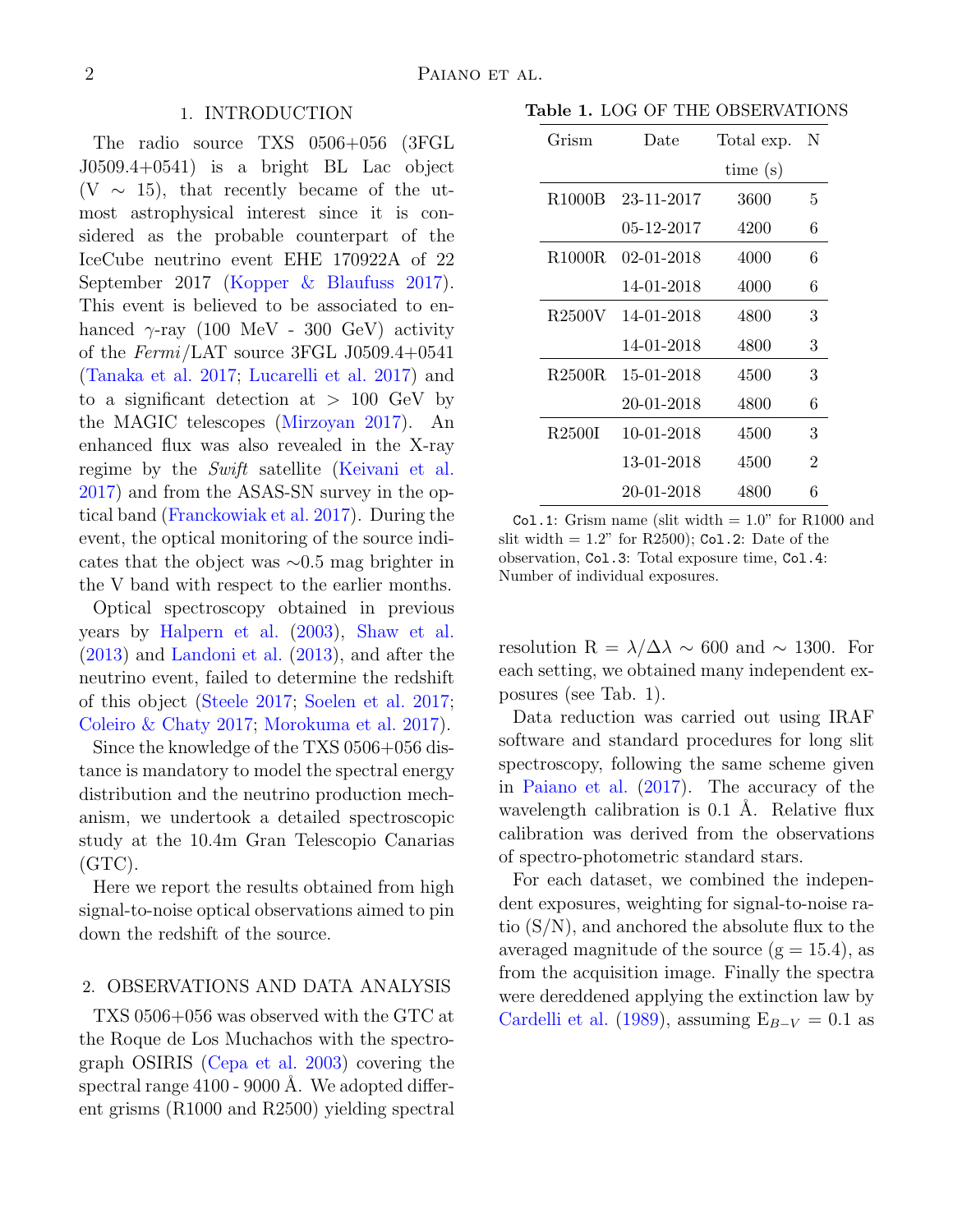| $\lambda$ (Å) | EW(A)           | ID           |
|---------------|-----------------|--------------|
| 4190          | $0.20 + 0.05$   | DIB          |
| 4290          | $0.15 + 0.05$   | DIB          |
| 4427          | $1.00 \pm 0.10$ | DIB          |
| 4600          | $0.30 \pm 0.07$ | DIB          |
| 4770          | $0.35\pm0.05$   | DIB          |
| 4890          | $0.30 \pm 0.06$ | DIB          |
| 5780          | $0.35 \pm 0.03$ | DIB          |
| 4981.5        | $0.12 \pm 0.03$ | [OII] 3727Å  |
| 6693.6        | $0.17 \pm 0.02$ | [OIII] 5007Å |
| 8800.5        | $0.05 \pm 0.02$ | [NII] 6583Å  |

Table 2. Optical spectral features

Col.1: Central wavelength of the feature; Col.2: Observed equivalent width of the feature, Col.3: Feature identification.

from the NASA/IPAC Infrared Science Archive  $6^1$  $6^1$  .

#### 3. RESULTS

In Fig. [1](#page-3-0) we show the full R∼600 optical spectrum. The S/N ranges from 650 to 1200 depending on the wavelength. The spectrum is characterized by a non-thermal emission with the power law shape  $(F_{\lambda} \propto \lambda^{\alpha})$  with spectral index of  $\alpha = -1.0 \pm 0.1$ .

Beside the prominent telluric absorptions and interstellar features, the whole optical spectrum does not exhibit emission or absorption lines with equivalent width  $> 0.5$  Å.

In order to evidentiate the spectral features, we divided it by a fit of the continuum, obtained excluding all regions affected by atmospheric and interstellar absorptions (see Fig. [2\)](#page-4-0). From the normalized spectrum, we computed the nominal equivalent width (EW) in five intervals of the spectra, avoiding the prominent tel-

<span id="page-2-0"></span><sup>1</sup> http://irsa.ipac.caltech.edu/applications/DUST/

luric absorption features (see details about the used procedure in Appendix A in [Paiano et al.](#page-6-14) [\(2017\)](#page-6-14)). Five different intervals were considered because the S/N depends on the wavelength. This translates into a minimum  $(3\sigma$  level) detectable equivalent width:  $EW_{min} = 0.05 - 0.1$ .

The spectral region between  $4100$  Å and 4900 Å is affected by Diffuse Interstellar Bands (DIBs) (e.g. [Herbig](#page-6-16) [1995\)](#page-6-16) of EW  $= 0.3 - 1.0$  Å (see Table 2). In addition, the prominent  $(EW = 1.2 \text{ A})$  interstellar absorption line due to Na I 589[2](#page-2-1)  $\AA$  is found<sup>2</sup>.

We search for weak intrinsic absorption and/or emission lines in the spectrum, avoiding all the interstellar spectral features and the regions clearly dominated by the telluric absorptions due to  $O_2$  and  $H_2O$ . We detect three faint narrow emission lines at  $4981.5 \pm 1.0$  Å, 6693.6  $\pm$  1.1 Å and at 8800.5  $\pm$  1.1 Å (see Fig. [2\)](#page-4-0), identified as [OII] 3727 Å, [OIII] 5007 Å, and [NII] 6583 Å, respectively, at  $z = 0.336$ .

The presence of these three emission lines is also confirmed in the observations secured at  $R \sim 1300$  resolution (see Tab. 1). In Fig. [3,](#page-5-0) we reproduce the close-up of the spectral regions around the detected features. For these, we measured EW of  $0.12 \pm 0.03$  Å,  $0.17 \pm 0.02$  Å, and  $0.05 \pm 0.02$  Å, for [OII], [OIII], and [NII], respectively.

As a consistency check, we also estimate a redshift lower limit  $z > 0.3$ , based on the lack of absorption features due to the host galaxy, assuming to be a typical giant elliptical of  $M(R) = -$ 22.9 (see for details [Paiano et al.](#page-6-14) [2017\)](#page-6-14).

#### 4. CONCLUSIONS

We obtained an unprecedented high  $S/N$  spectrum of the BL Lac object TXS 0506+056, that it is the likely counterpart of the Ice-Cube neutrino event. On the basis of three faint emission lines, we found the redshift is

<span id="page-2-1"></span><sup>&</sup>lt;sup>2</sup> The source is at Galactic latitude  $l = -19.6^{\circ}$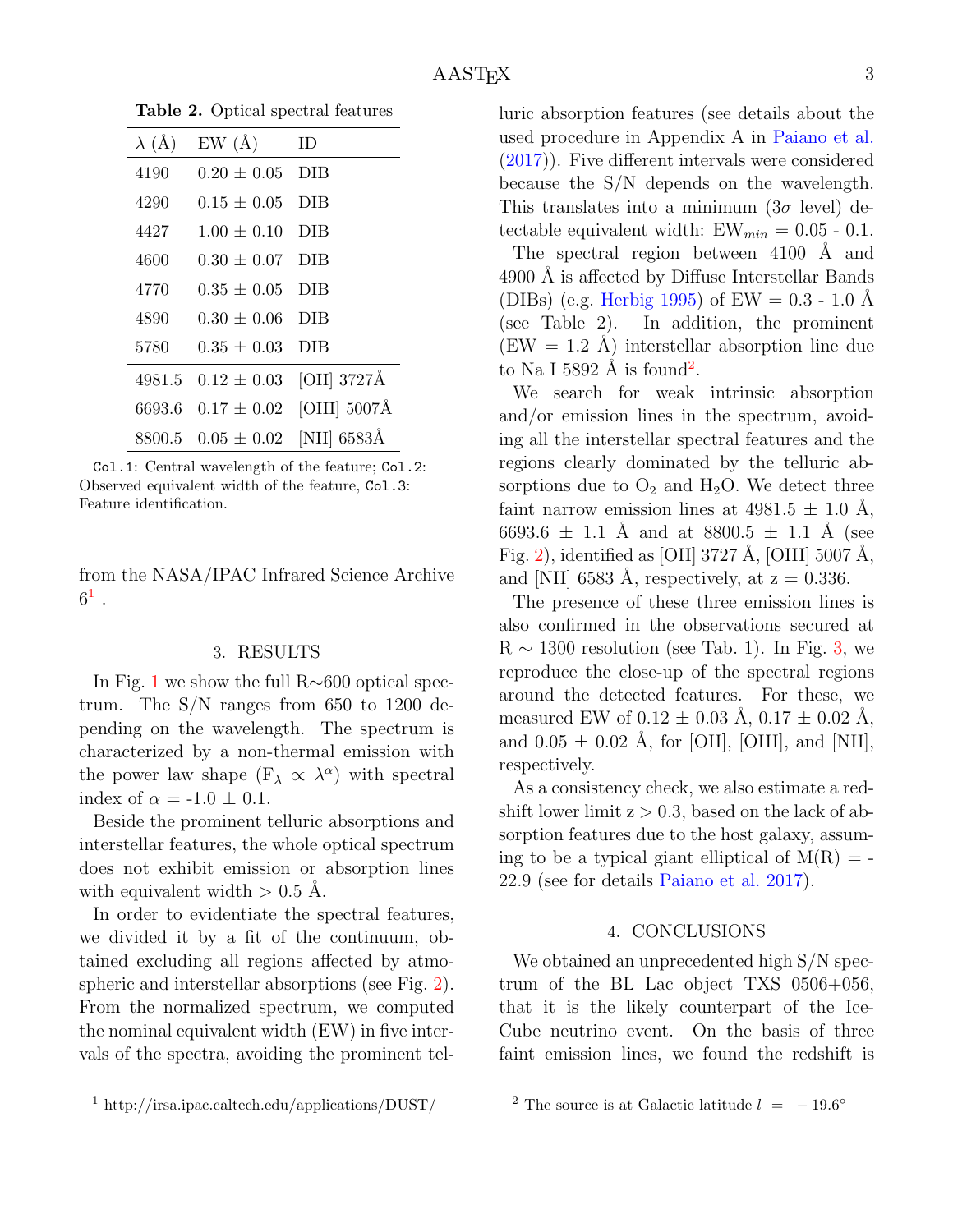

<span id="page-3-0"></span>Figure 1. The optical spectrum of the BL Lac object TXS 0506+056 obtained at GTC+OSIRIS (R∼600). The spectrum is corrected for reddening assuming  $E_{B-V} = 0.1$ . The shape of the spectrum is dominated by a non-thermal emission and the three arrows indicate the position of the detected emission lines at  $z = 0.3365$ . Absorption features due to interstellar medium are labelled as DIB and IS. The main telluric bands are marked by ⊕.

 $z = 0.3365 \pm 0.0010$ . At this redshift the observed g luminosity is  $\nu L_{\nu} \sim 7 \times 10^{45} \text{ erg/s}.$ Assuming that the source is hosted by a typical massive elliptical galaxy (e.g. [Falomo et al.](#page-6-17) [2014\)](#page-6-17), the magnitude is r(host) $\sim$  18.9. This translates into a total nucleus to host ra $tio > 10$  that is significantly larger than the average value found for BL Lac objects (see e.g. [Scarpa et al.](#page-6-18) [2000\)](#page-6-18) and it is indicative of an highly beamed source. The line luminosities are  $2.0 \times 10^{41}$  erg/s for the [OII] and [OIII]

and  $5.0\times10^{40}$  erg/s for the [NII]. The [OII] luminosity is typical of what is found in QSOs (see [Kalfountzou et al.](#page-6-19) [2012\)](#page-6-19). The line ratios  $Log([OII]/[OIII])$  and  $Log([NII]/[OII])$  are -0.15 and -0.38, respectively. These values are consistent with what typically found for narrow line region emission lines [\(Richardson et al.](#page-6-20) [2014\)](#page-6-20). Neither the H<sub>β</sub>, that would fall at  $\lambda \sim 6500$  Å where a weak telluric absorption is present, nor  $H_{\alpha}$  are detected in our spectra. The optical spectrum of TXS 0506+056 therefore resembles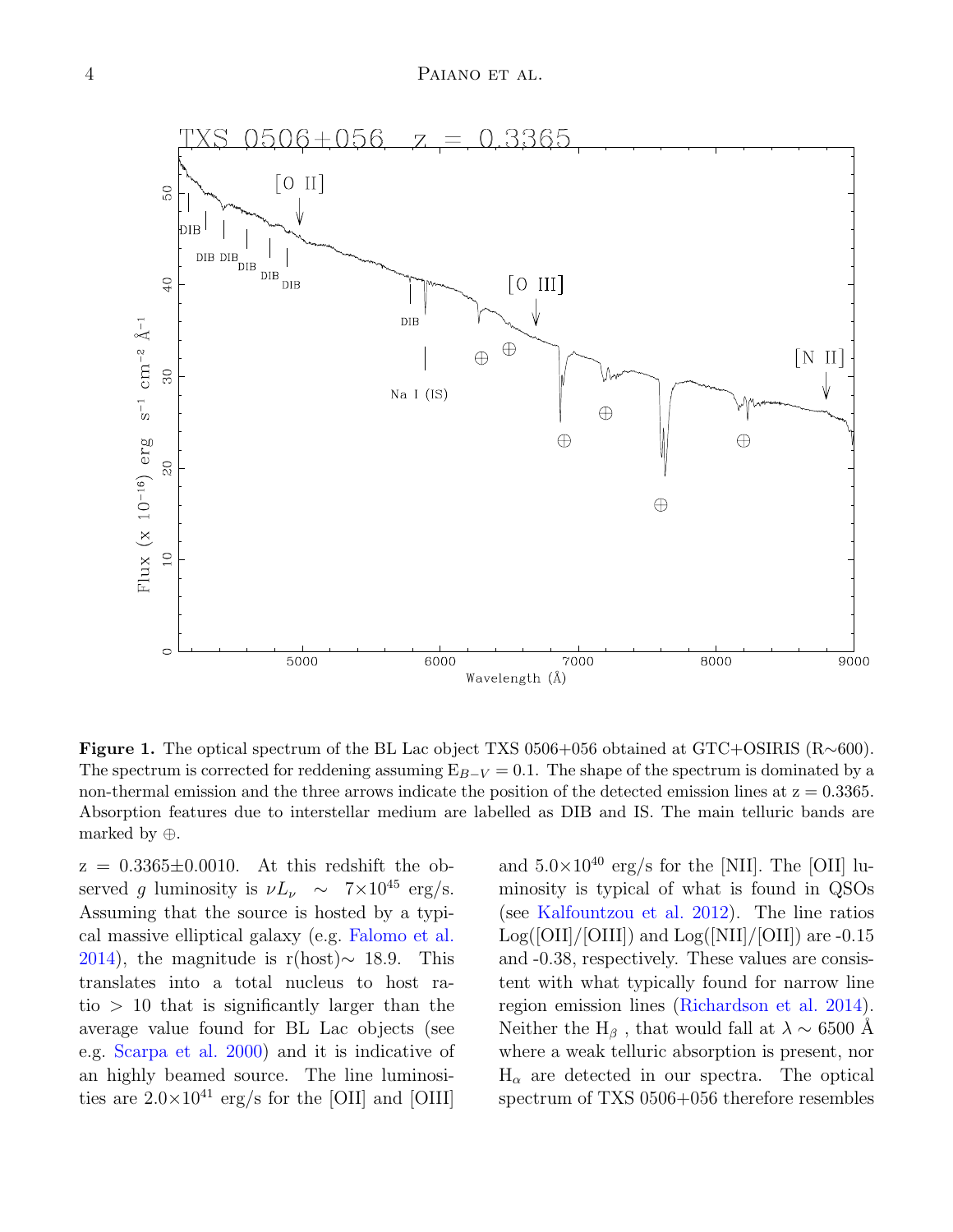

<span id="page-4-0"></span>Figure 2. The normalized spectrum of the BL Lac object TXS 0506+056 (see also Fig.1). Three weak (EW∼ 0.1 Å) emission lines are detected and identified as [OII] 3727 Å, [OIII] 5007Å, and [NII] 6583Å at the redshift z = 0.3365. Absorption features due to interstellar medium are labelled as DIB and IS. The spectral region affected by telluric absorptions, indicated by  $\oplus$ , were corrected.

that of a Seyfert 2 galaxy from the point of view of the emission lines. Based on the minimum EW in the regions of these two lines, we estimate that  $\text{[OIII]/H}_{\beta} \gtrsim 3$  while  $\text{[NII]/H}_{\alpha} \gtrsim 2$ . These ratios lead to interpret that these emission lines are originated in to the narrow line region of the AGN.

### ACKNOWLEDGEMENT

We thank the referee for his/her prompt and constructive criticism and comments.

Facilities: GTC-OSIRIS, [\(Cepa et al.](#page-6-13) [2003\)](#page-6-13) Software: IRAF [\(Tody](#page-6-21) [1986,](#page-6-21) [1993\)](#page-6-22)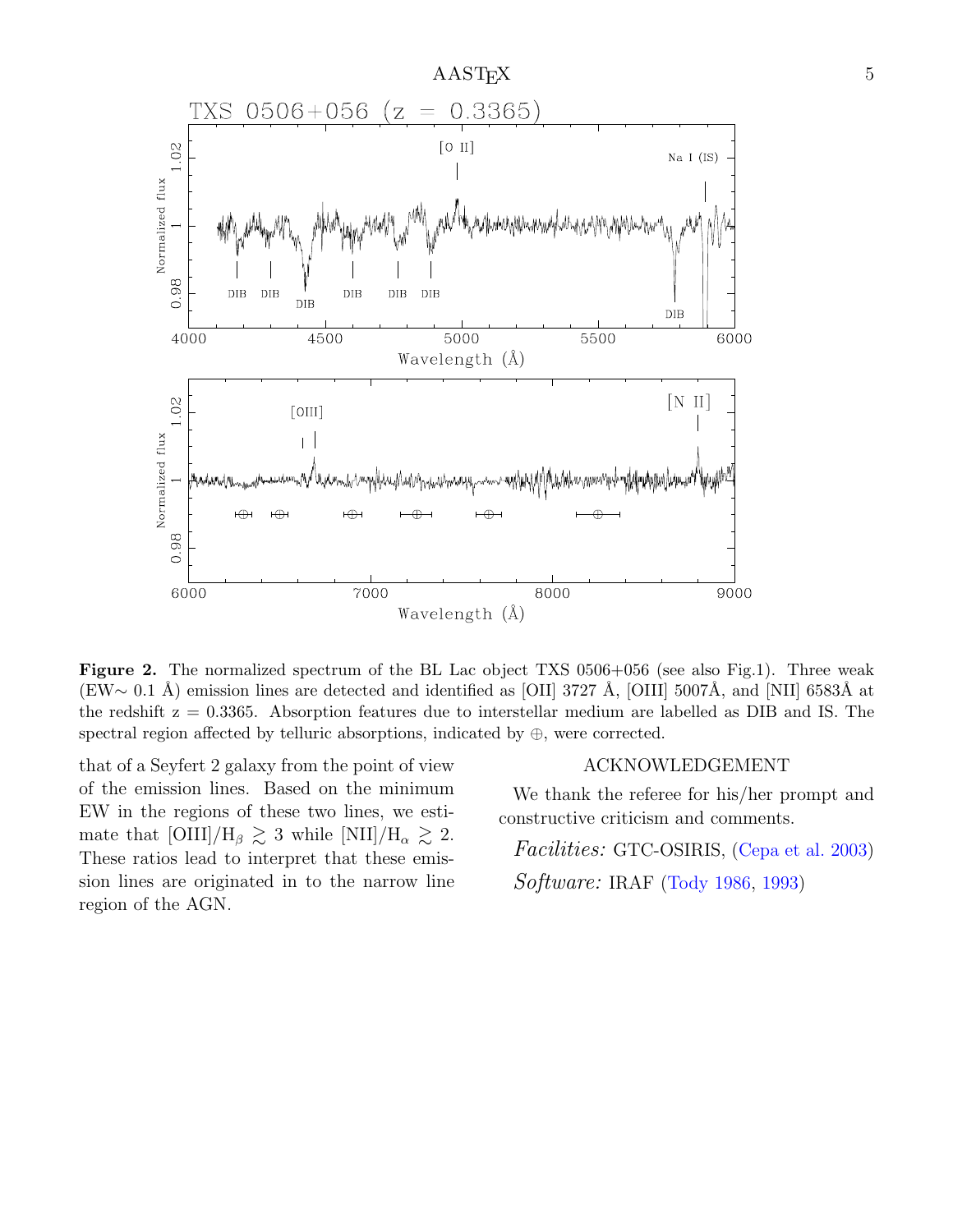

<span id="page-5-0"></span>Figure 3. Close up of the normalized optical spectrum (obtained with R∼1300 ) of TXS 0506+056 around the three faint detected emission lines. Top: The emission line at  $4981.5$  Å identified as [OII] 3727 Å (EW = 0.12 Å). *Middle*: The emission line at 6693.6 Å identified as [OIII] 5007 Å  $(EW = 0.17 \text{ Å})$ , *Bottom*: The emission line at 8800.5 Å identified as [NII] 6583 Å (EW = 0.05 Å). The short vertical bars indicate the fainter component of the doublet.